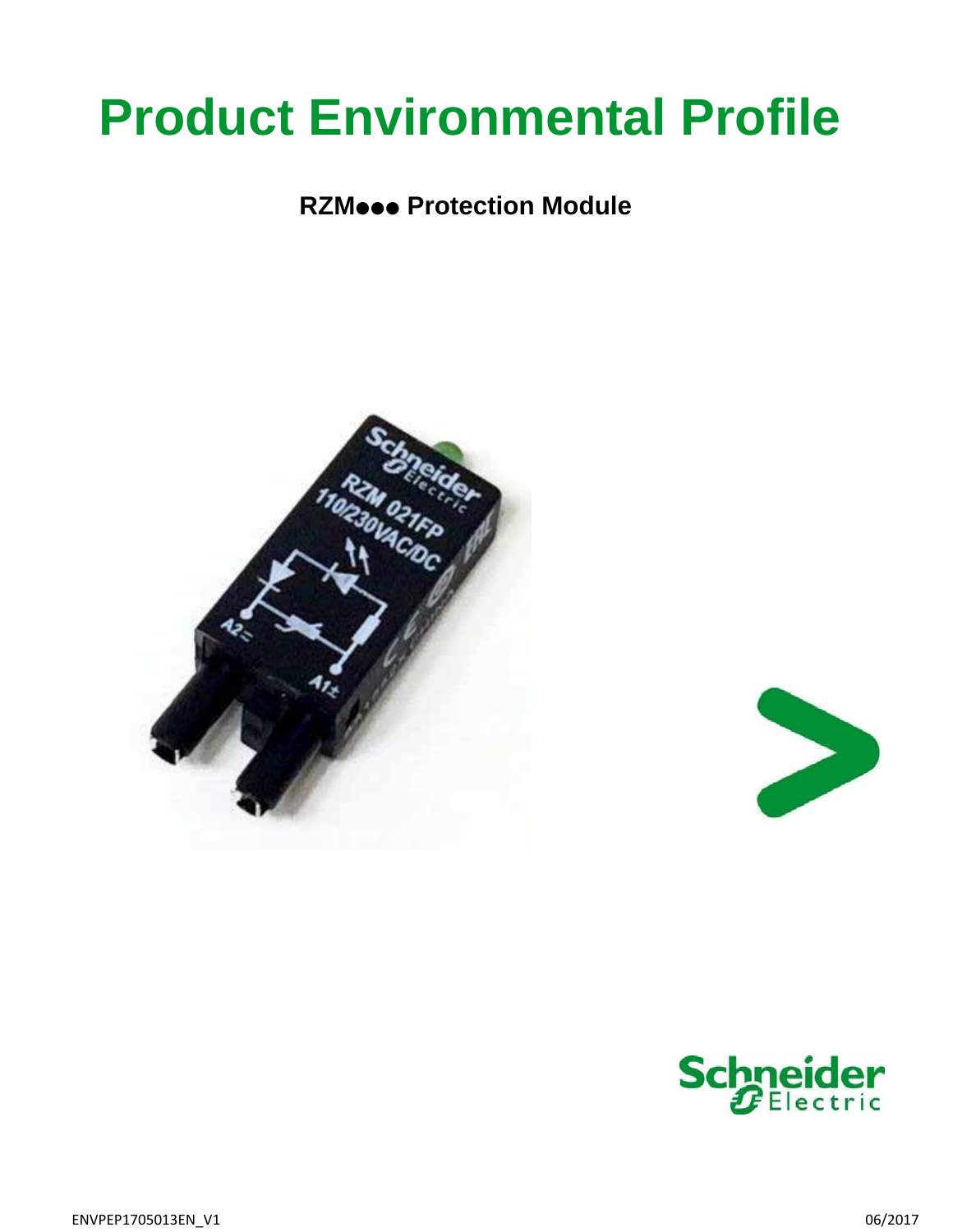## **General information**

| <b>Representative product</b> | RZM Protection Module -RZM021FP                                                                                                                                                 |
|-------------------------------|---------------------------------------------------------------------------------------------------------------------------------------------------------------------------------|
| Description of the product    | Protection module with Varistor and green LED, Control circuit voltage: 110~230 V AC/DC                                                                                         |
| <b>Functional unit</b>        | Protect during 20 years against transient overvoltages electrical equipements connected to<br>electrical networks with a rated operational voltage up to 1000 V AC or 1500 V DC |

## **Constituent materials**



#### **Substance assessment**

Products of this range are designed in conformity with the requirements of the RoHS directive (European Directive 2011/65/EU of 8 June 2011) and do not contain, or only contain in the authorised proportions, lead, mercury, cadmium, hexavalent chromium or flame retardants (polybrominated biphenyls - PBB, polybrominated diphenyl ethers - PBDE) as mentioned in the Directive

As the products of the range are designed in accordance with the RoHS Directive (European Directive 2002/95/EC of 27 January 2003), they can be incorporated without any restriction in an assembly or an installation subject to this Directive.

Details of ROHS and REACH substances information are available on the Schneider-Electric Green Premium website http://www2.schneider-electric.com/sites/corporate/en/products-services/green-premium/green-premium.page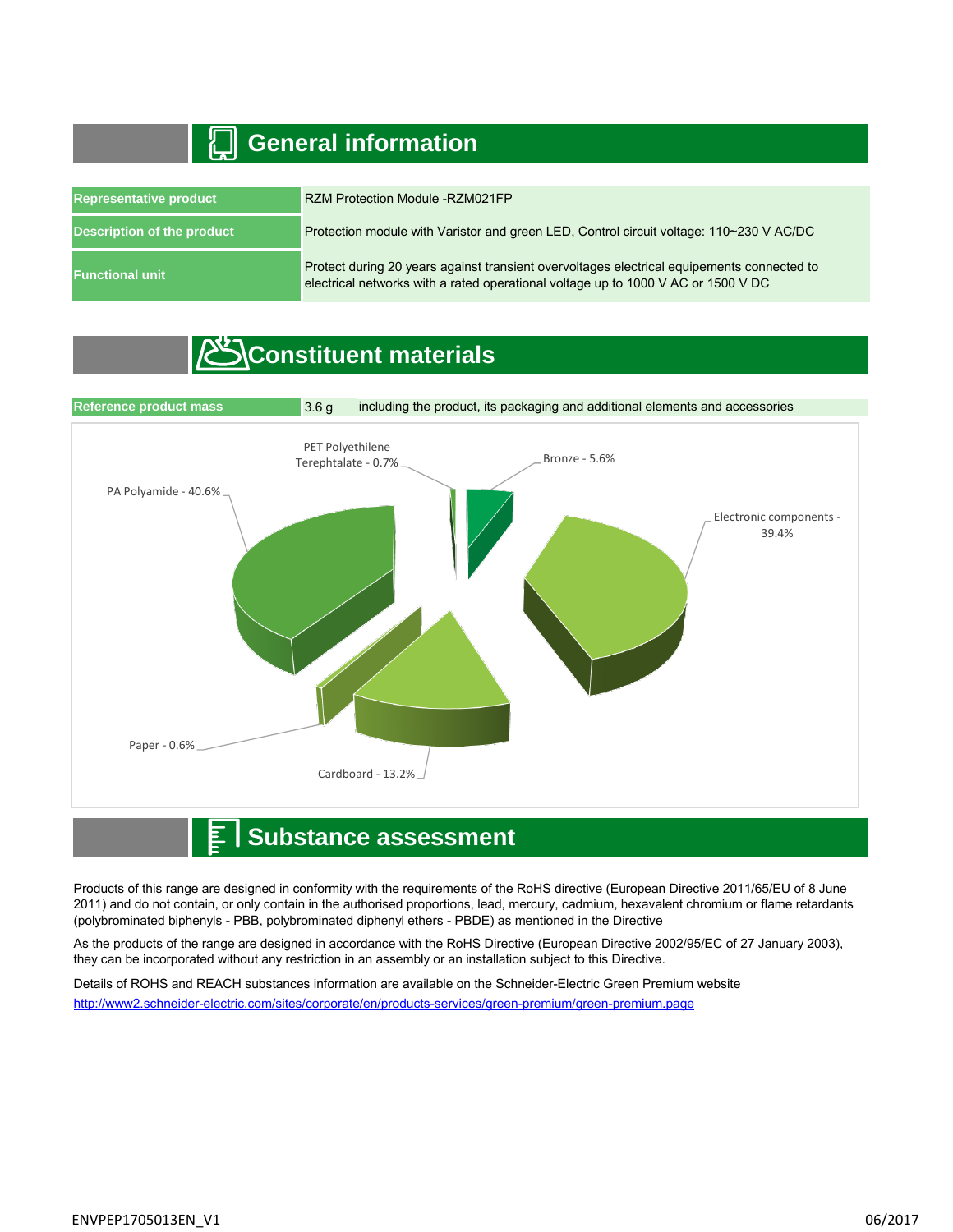# **Additional environmental information**

| The RZM Protection Module presents the following relevent environmental aspects |                                                                                                                                                                                                                                                                     |                                                                                                                                                                                       |  |  |  |  |  |  |
|---------------------------------------------------------------------------------|---------------------------------------------------------------------------------------------------------------------------------------------------------------------------------------------------------------------------------------------------------------------|---------------------------------------------------------------------------------------------------------------------------------------------------------------------------------------|--|--|--|--|--|--|
| <b>Manufacturing</b>                                                            | Manufactured at a production site complying with the regulations                                                                                                                                                                                                    |                                                                                                                                                                                       |  |  |  |  |  |  |
| <b>Distribution</b>                                                             | Weight and volume of the packaging optimized, based on the European Union's packaging directive<br>Packaging weight is 0.5 g, consisting of Cardboard(95%), PET film(5%)<br>Product distribution optimised by setting up local distribution centres                 |                                                                                                                                                                                       |  |  |  |  |  |  |
| <b>Installation</b>                                                             | RZM021FP does not require any installation operations                                                                                                                                                                                                               |                                                                                                                                                                                       |  |  |  |  |  |  |
| <b>Use</b>                                                                      | The product does not require special maintenance operations.                                                                                                                                                                                                        |                                                                                                                                                                                       |  |  |  |  |  |  |
| <b>End of life</b>                                                              | End of life optimized to decrease the amount of waste and allow recovery of the product components and materials<br>No special end-of-life treatment required. According to countries' practices this product can enter the usual end-of-life<br>treatment process. |                                                                                                                                                                                       |  |  |  |  |  |  |
|                                                                                 | Recyclability potential:<br>6%                                                                                                                                                                                                                                      | Based on "ECO'DEEE recyclability and recoverability calculation method"<br>(version V1, 20 Sep. 2008 presented to the French Agency for Environment<br>and Energy Management: ADEME). |  |  |  |  |  |  |

# **Environmental impacts**

| <b>Reference life time</b>                 | 20 years                                                                                             |                                                                                   |                                                                                      |                                                                                      |  |  |  |  |
|--------------------------------------------|------------------------------------------------------------------------------------------------------|-----------------------------------------------------------------------------------|--------------------------------------------------------------------------------------|--------------------------------------------------------------------------------------|--|--|--|--|
| <b>Product category</b>                    | Passive products - continuous operation                                                              |                                                                                   |                                                                                      |                                                                                      |  |  |  |  |
| <b>Installation elements</b>               | No special components needed                                                                         |                                                                                   |                                                                                      |                                                                                      |  |  |  |  |
| Use scenario                               | Product dissipation is 0.105 W full load, loading rate is 100% and service uptime percentage is 100% |                                                                                   |                                                                                      |                                                                                      |  |  |  |  |
| Geographical<br>representativeness         | Europe                                                                                               |                                                                                   |                                                                                      |                                                                                      |  |  |  |  |
| <b>Technological</b><br>representativeness | Protection module with Varistor and green LED, Control circuit voltage: 110~230 V AC/DC              |                                                                                   |                                                                                      |                                                                                      |  |  |  |  |
|                                            | <b>Use</b><br><b>End of life</b><br><b>Manufacturing</b><br><b>Installation</b>                      |                                                                                   |                                                                                      |                                                                                      |  |  |  |  |
| <b>Energy model used</b>                   | Energy model used: China                                                                             | Electricity from hydro<br>power; AC; production mix,<br>at power plant; 230V; RER | Electricity from hydro<br>power; AC; production<br>mix, at power plant;<br>230V; RER | Electricity from hydro<br>power; AC; production<br>mix, at power plant;<br>230V; RER |  |  |  |  |

| Compulsory indicators                            | <b>RZM Protection Module - RZM021FP</b> |          |               |              |                     |          |             |
|--------------------------------------------------|-----------------------------------------|----------|---------------|--------------|---------------------|----------|-------------|
| <b>Impact indicators</b>                         | Unit                                    | Total    | Manufacturing | Distribution | <b>Installation</b> | Use      | End of Life |
| Contribution to mineral resources depletion      | ka Sb ea                                | 8.27E-06 | $3.54E-06$    | $0^*$        |                     | 4.72E-06 | $0^*$       |
| Contribution to the soil and water acidification | kg SO <sub>2</sub> eg                   | 3.46E-04 | 1.94E-04      | 2.12E-06     | 1.48E-07            | 1.49E-04 | 9.46E-07    |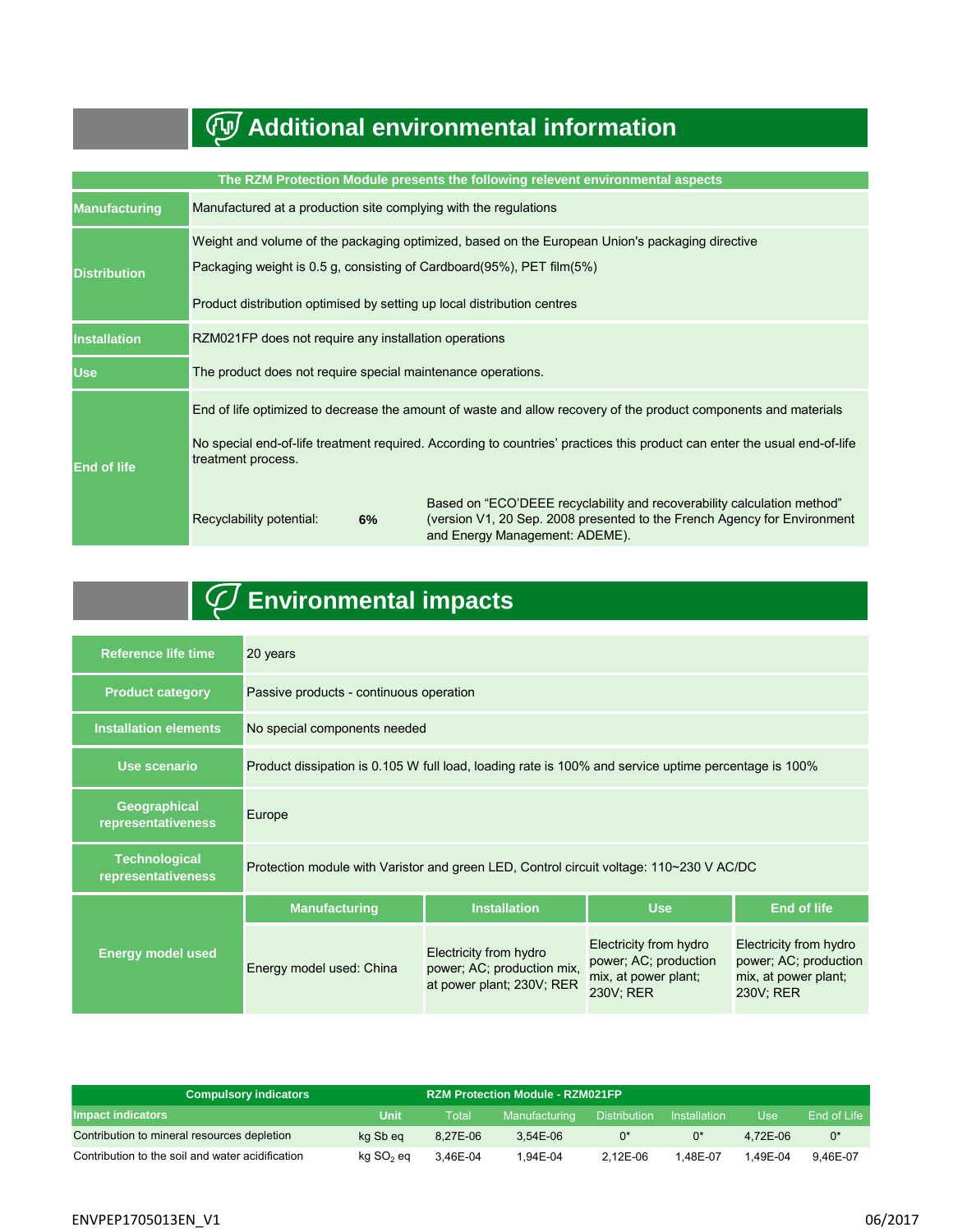| Contribution to water eutrophication    | kg $POA3-$ eg         | 6,11E-05     | 3.77E-05             | 4.88E-07            | 3.48E-08            | 2.26E-05   | 2,67E-07    |
|-----------------------------------------|-----------------------|--------------|----------------------|---------------------|---------------------|------------|-------------|
| Contribution to global warming          | kg CO <sub>2</sub> eq | 1.60E-01     | 4.92E-02             | 4.64E-04            | 4.80E-05            | 1.09E-01   | 5.11E-04    |
| Contribution to ozone layer depletion   | kg CFC11<br>eq        | 3,53E-09     | 3.43E-09             | 9.41E-13            | 3.05E-12            | 7.16E-11   | 2.37E-11    |
| Contribution to photochemical oxidation | $kg C2H4$ eq          | 3.09E-05     | 1.68E-05             | 1.51E-07            | 1.60E-08            | 1.38E-05   | 9,70E-08    |
| <b>Resources use</b>                    | <b>Unit</b>           | <b>Total</b> | <b>Manufacturing</b> | <b>Distribution</b> | <b>Installation</b> | <b>Use</b> | End of Life |
| Net use of freshwater                   | m <sub>3</sub>        | 4.80E+02     | $0^*$                | 0*                  | 0*                  | 4.80E+02   | $0^*$       |
| <b>Total Primary Energy</b>             | <b>MJ</b>             | 7.92E+01     | 6.78E-01             | $0^*$               | $0^*$               | 7,85E+01   | $0^*$       |



■ Manufacturing ■ Distribution ■ Installation ■ Use ■ End of life

| <b>Optional indicators</b>                                                                         | <b>RZM Protection Module - RZM021FP</b> |              |               |                     |                     |            |             |
|----------------------------------------------------------------------------------------------------|-----------------------------------------|--------------|---------------|---------------------|---------------------|------------|-------------|
| <b>Impact indicators</b>                                                                           | <b>Unit</b>                             | <b>Total</b> | Manufacturing | <b>Distribution</b> | <b>Installation</b> | <b>Use</b> | End of Life |
| Contribution to fossil resources depletion                                                         | MJ                                      | $1.21E + 00$ | 7,09E-01      | 6,53E-03            | 6,80E-04            | 4,91E-01   | 4,15E-03    |
| Contribution to air pollution                                                                      | m <sup>3</sup>                          | $9,13E+00$   | 4,98E+00      | 1,98E-02            | 5,27E-03            | 4,10E+00   | 3,31E-02    |
| Contribution to water pollution                                                                    | m <sup>3</sup>                          | 8.70E+00     | $5.47E + 00$  | 7.64E-02            | 5.63E-03            | $3,11E+00$ | 4,02E-02    |
| <b>Resources use</b>                                                                               | <b>Unit</b>                             | <b>Total</b> | Manufacturing | <b>Distribution</b> | Installation        | <b>Use</b> | End of Life |
| Use of secondary material                                                                          | kg                                      | 4,49E-04     | 4,49E-04      | $0^*$               | $0^*$               | $0^*$      | $0^*$       |
| Total use of renewable primary energy resources                                                    | MJ                                      | 7.80E+01     | 2,10E-02      | $0^*$               | 0*                  | 7.80E+01   | $0^*$       |
| Total use of non-renewable primary energy resources                                                | <b>MJ</b>                               | $1,21E+00$   | 6,57E-01      | 6,56E-03            | 7,46E-04            | 5,37E-01   | 4,54E-03    |
| Use of renewable primary energy excluding renewable<br>primary energy used as raw material         | MJ                                      | 7.80E+01     | 2.10E-02      | $0^*$               | 0*                  | 7.80E+01   | $0^*$       |
| Use of renewable primary energy resources used as<br>raw material                                  | <b>MJ</b>                               | $0,00E+00$   | $0^*$         | $0^*$               | $0^*$               | $0^*$      | $0^*$       |
| Use of non renewable primary energy excluding non<br>renewable primary energy used as raw material | MJ                                      | 1,14E+00     | 5,87E-01      | 6.56E-03            | 7.46E-04            | 5.37E-01   | 4,54E-03    |
| Use of non renewable primary energy resources used<br>as raw material                              | <b>MJ</b>                               | 6.96E-02     | 6.96E-02      | $0^*$               | $0^*$               | $0^*$      | $0^*$       |
| Use of non renewable secondary fuels                                                               | MJ                                      | $0.00E + 00$ | $0^*$         | $0^*$               | $0^*$               | $0^*$      | $0^*$       |
| Use of renewable secondary fuels                                                                   | <b>MJ</b>                               | $0.00E + 00$ | $0^*$         | $0^*$               | $0^*$               | $0^*$      | $0^*$       |
| <b>Waste categories</b>                                                                            | Unit                                    | <b>Total</b> | Manufacturing | <b>Distribution</b> | <b>Installation</b> | <b>Use</b> | End of Life |
| Hazardous waste disposed                                                                           | kg                                      | 2,94E-02     | 4,11E-03      | $0^*$               | 5,38E-04            | 1,88E-02   | 5,96E-03    |
| Non hazardous waste disposed                                                                       | kg                                      | $1,12E+00$   | 1,25E-02      | $0^*$               | $0^*$               | $1,11E+00$ | $0^*$       |
| Radioactive waste disposed                                                                         | kg                                      | 2,75E-05     | 8,74E-06      | 1,18E-08            | 3,52E-09            | 1,88E-05   | 2,25E-08    |